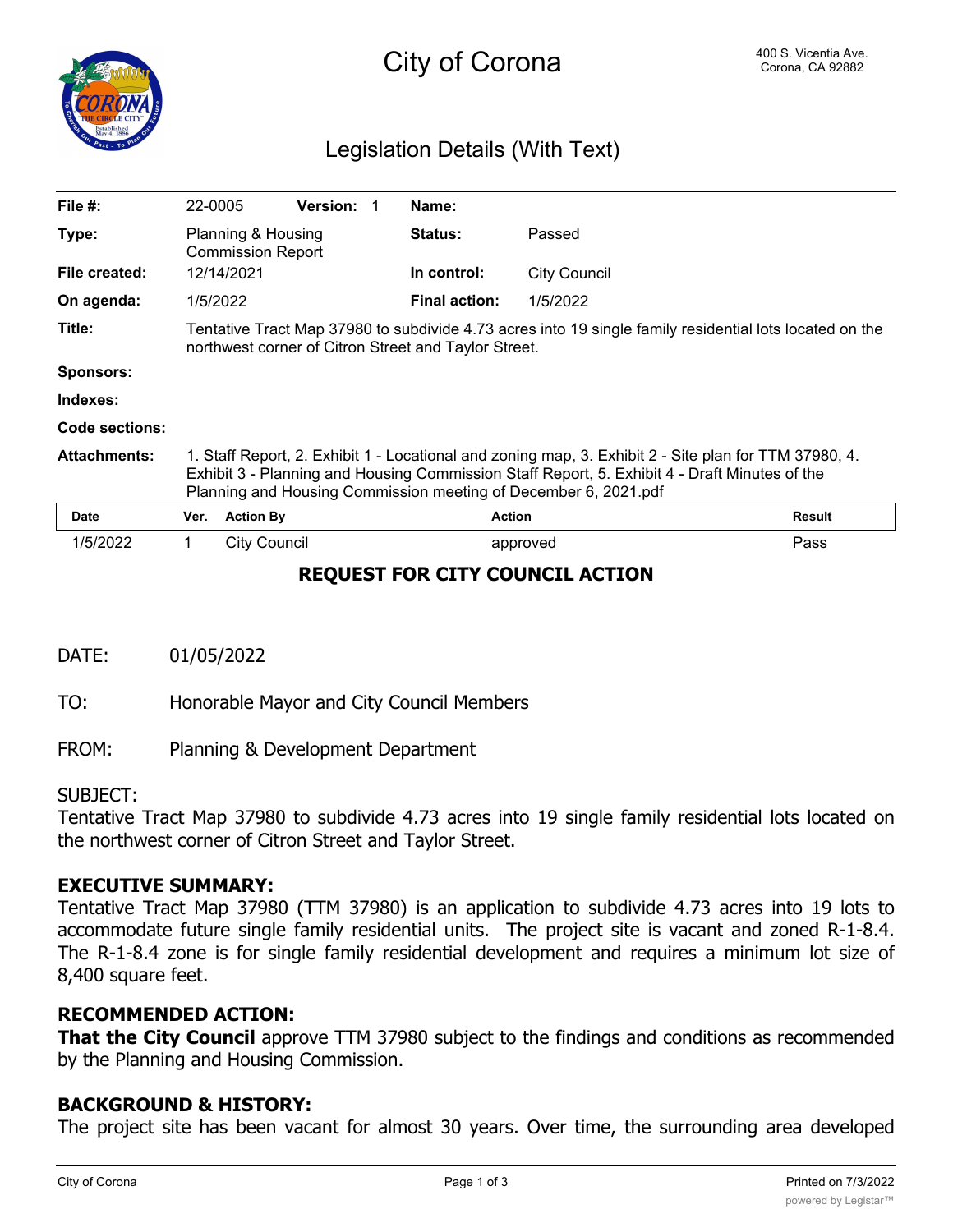with residential land uses with this remnant parcel remaining vacant. Due to the infill nature of the project site, the applicant conducted community outreach with the surrounding neighborhood during the initial development phase. The applicant walked the neighborhood on November 24, 2020, November 25, 2020, and December 1, 2020, and hand delivered 158 flyers that included an introduction letter and a copy of the proposed tentative tract map. The residents were informed that the future use of the property was for residential purposes. Most of the comments received from the community centered on past experiences with the property being vacant, which included tumbleweeds, loitering, and illegal dumping.

## **ANALYSIS:**

The project site is a vacant infill parcel located on the northwest corner of Citron Street and Taylor Street. The surrounding land uses are single family residential and have the same zoning as the project site, which is R-1-8.4. The site has a General Plan designation of Low Density Residential (LDR), which allows a residential density of 3 to 6 dwelling units per acre (du/ac). As proposed by TTM 37980, the 19 lots created on the 4.73 acres results in a density of 4.02 du/ac, which is consistent with the density range allowed by the General Plan.

The R-1-8.4 zone requires the following minimum standards for the creation of new single-family lots.

Lot Area: 8,400 square feet Lot Width: 70 feet, with an average of 75 feet Lot Depth: 100 feet

The lots proposed by TTM 37980 comply with the development standards of the zone.

#### Access and Public Improvements

TTM 37980 is designed to have lots facing Taylor Street and Citron Street. These lots are consistent with the current orientation of the adjacent lots in the surrounding, existing neighborhood. These lots will have driveway access on Taylor Street and Citron Street. Two new internal streets are proposed within the development and are an extension of Lorraine Drive and Susanne Street, which currently dead-end at the project site from the north and west, respectively. Both streets were designed to provide a future connection through the project site. The lots facing these streets will have driveway access that is consistent with the design of the other residential properties in the adjacent neighborhood.

The missing public improvements along the streets adjacent to the project site, such as missing roadway, curbs, gutters, landscaped parkways, and sidewalks will be constructed at the time of development of the project site and are required as a condition of approval to be guaranteed prior to the recordation of the map. Lorraine Drive and Susanne Street are required to have an overall rightof-way width of 60 feet, Taylor Street is required to have an overall right-of way width of 68 feet and Citron Street is required to have an overall right-of-away width of 64 feet.

## General Plan Consistency

TTM 37980 does not exceed the maximum density allowed by the General Plan for the LDR designation, which allows up to 6 du/ac. The project will have a density of 4.02 du/ac. Additionally,